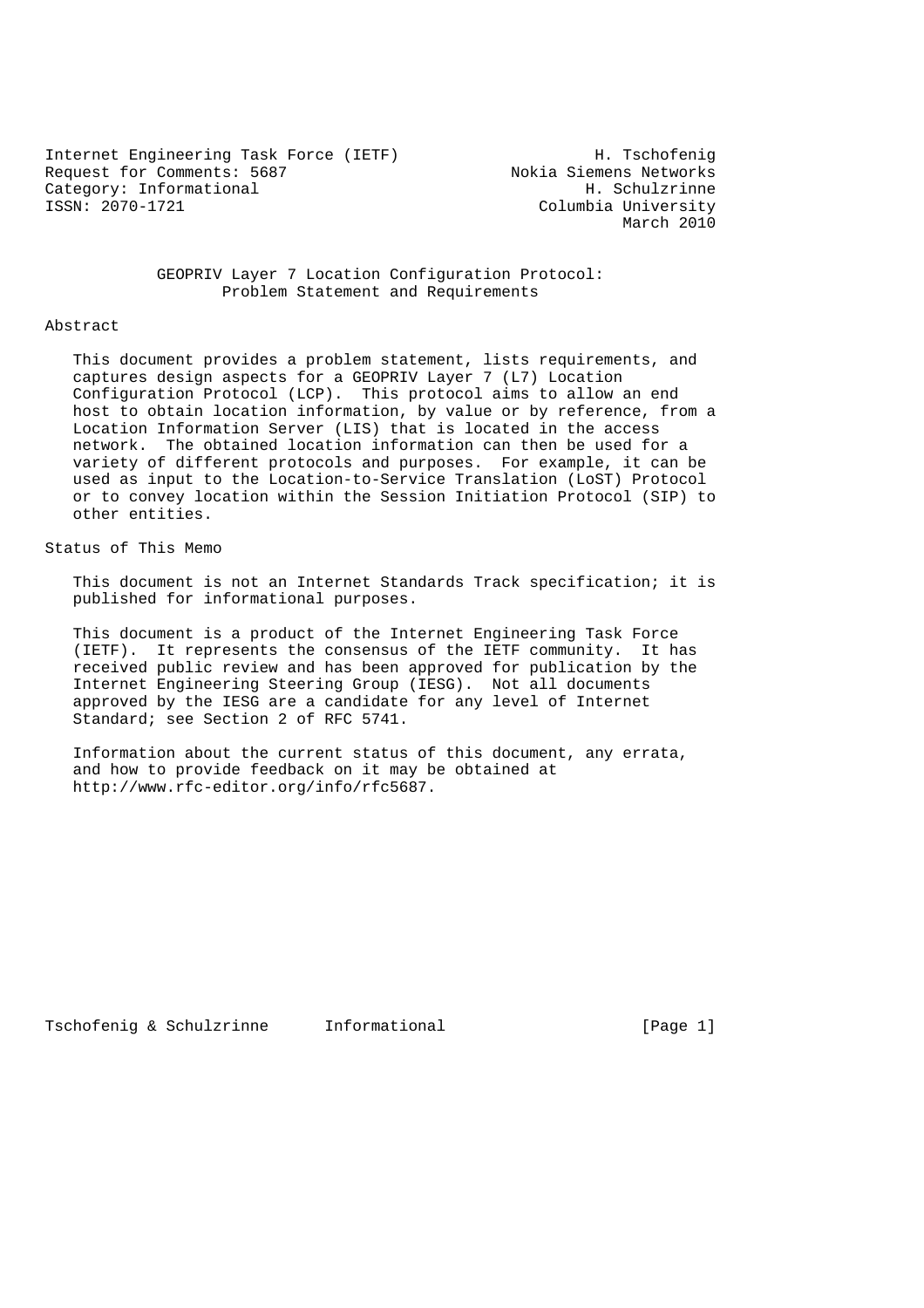### Copyright Notice

 Copyright (c) 2010 IETF Trust and the persons identified as the document authors. All rights reserved.

 This document is subject to BCP 78 and the IETF Trust's Legal Provisions Relating to IETF Documents (http://trustee.ietf.org/license-info) in effect on the date of publication of this document. Please review these documents carefully, as they describe your rights and restrictions with respect to this document. Code Components extracted from this document must include Simplified BSD License text as described in Section 4.e of the Trust Legal Provisions and are provided without warranty as described in the Simplified BSD License.

Table of Contents

| 2.1 |                                                 |
|-----|-------------------------------------------------|
|     |                                                 |
|     |                                                 |
|     |                                                 |
|     |                                                 |
|     | 4. Discovery of the Location Information Server |
|     | 5. Identifier for Location Determination 11     |
|     |                                                 |
|     |                                                 |
|     |                                                 |
|     |                                                 |
|     |                                                 |
|     |                                                 |
|     |                                                 |
|     |                                                 |

| Tschofenig & Schulzrinne |  |  |
|--------------------------|--|--|
|                          |  |  |

Informational [Page 2]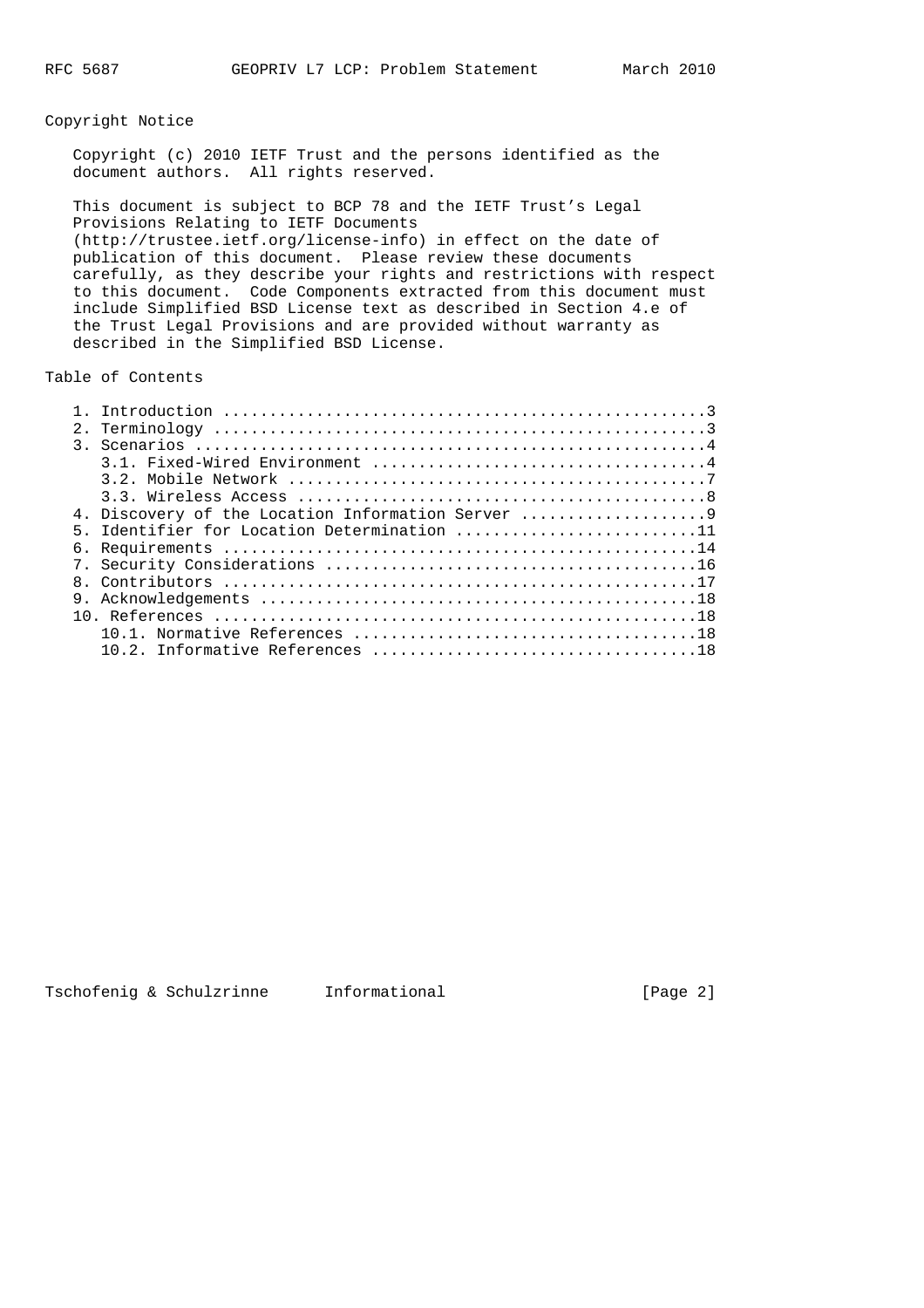#### 1. Introduction

 This document provides a problem statement, lists requirements, and captures design aspects for a GEOPRIV Layer 7 (L7) Location Configuration Protocol (LCP). The protocol has two purposes:

- o It is used by a device to obtain its own location (referred as "Location by Value" or LbyV) from a dedicated node, called the Location Information Server (LIS).
- o It enables the device to obtain a reference to location information (referred as "Location by Reference" or LbyR). This reference can take the form of a subscription URI, such as a SIP presence-based Uniform Resource Identifier (URI), an HTTP/HTTPS URI, or another URI. The requirements related to the task of obtaining an LbyR are described in a separate document, see [LBYR-REQS].

 The need for these two functions can be derived from the scenarios presented in Section 3.

 For this document, we assume that the GEOPRIV Layer 7 LCP runs between the device and the LIS.

 This document is structured as follows. Section 4 discusses the challenge of discovering the LIS in the access network. Section 5 compares different types of identifiers that can be used to retrieve location information. A list of requirements for the L7 LCP can be found in Section 6.

 This document does not describe how the access network provider determines the location of the device since this is largely a matter of the capabilities of specific link-layer technologies or certain deployment environments.

2. Terminology

 In this document, the key words "MUST", "MUST NOT", "REQUIRED", "SHALL", "SHALL NOT", "SHOULD", "SHOULD NOT", "RECOMMENDED", "MAY", and "OPTIONAL" are to be interpreted as described in RFC 2119 [RFC2119], with the qualification that unless otherwise stated these words apply to the design of the GEOPRIV Layer 7 Location Configuration Protocol.

 The term Location Information Server (LIS) refers to an entity capable of determining the location of a device and of providing that location information, a reference to it, or both via the Location Configuration Protocol (LCP) to the Target.

Tschofenig & Schulzrinne Informational (Page 3)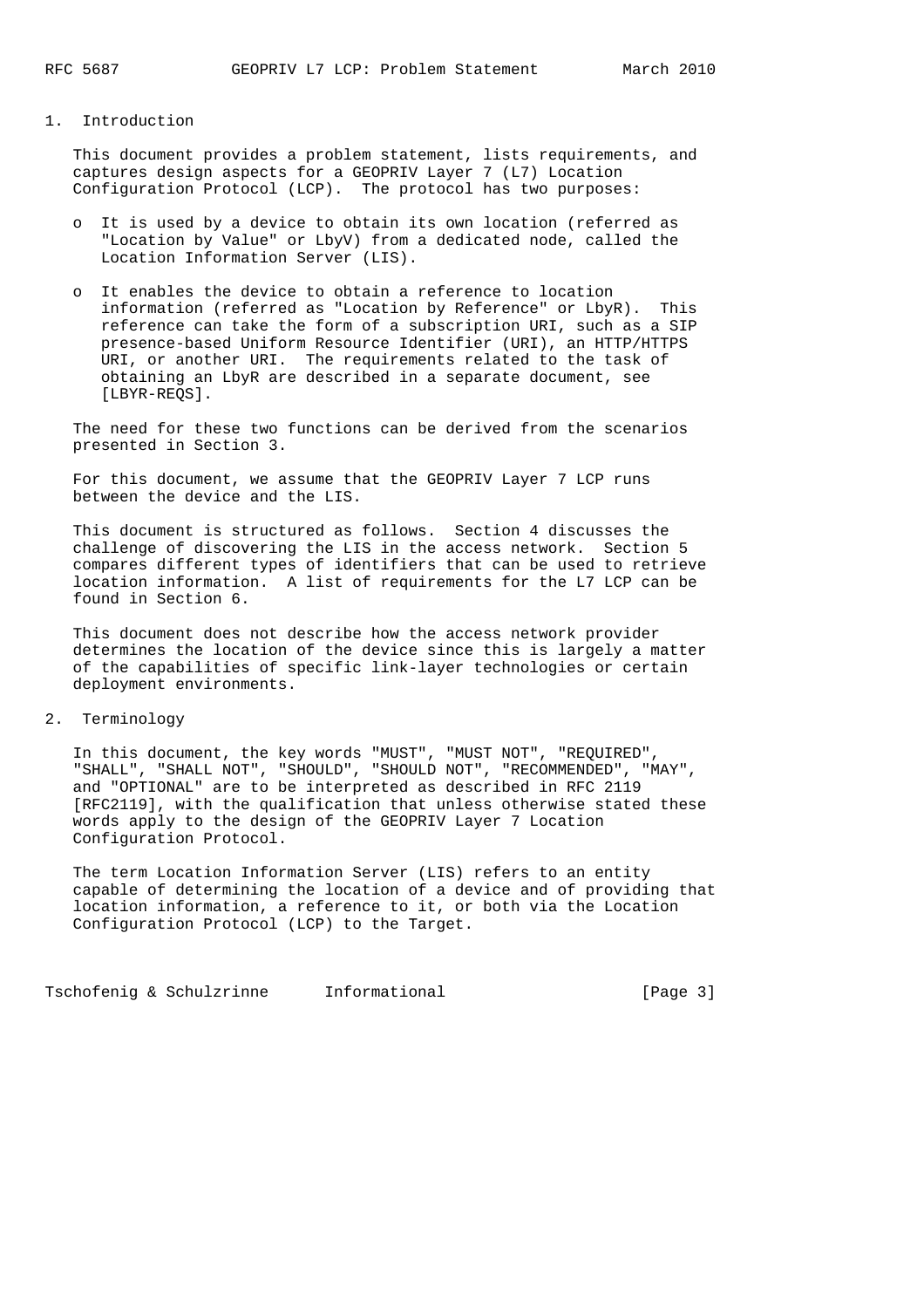This document also uses terminology from [RFC5012] (such as Internet Access Provider (IAP), Internet Service Provider (ISP), and Application Service Provider (ASP)).

 With the term "Access Network Provider" we refer to the IAP and the ISP) without further distinguishing these two entities, as it is not relevant for the purpose of this document. An additional requirements document on LIS-to-LIS protocol [LIS2LIS] shows a scenario where the separation between IAP and ISP is important.

3. Scenarios

 This section describes a few network scenarios where the L7 LCP may be used. Note that this section does not aim to exhaustively list all possible deployment environments. Instead, we focus on the following environments:

- o DSL/Cable networks, WiMAX-like (Worldwide Interoperability for Microwave Access) fixed access
- o Airport, city, campus wireless networks, such as 802.11a/b/g, 802.16e/WiMAX
- o 3G networks
- o Enterprise networks

 Note that we use the term 'host' instead of device for better readability.

#### 3.1. Fixed-Wired Environment

 Figure 1 shows a Digital Subscriber Line (DSL) network scenario with the Access Network Provider and the customer premises. The Access Network Provider operates link- and network-layer devices (represented as a node) and the LIS.

Tschofenig & Schulzrinne Informational (Page 4)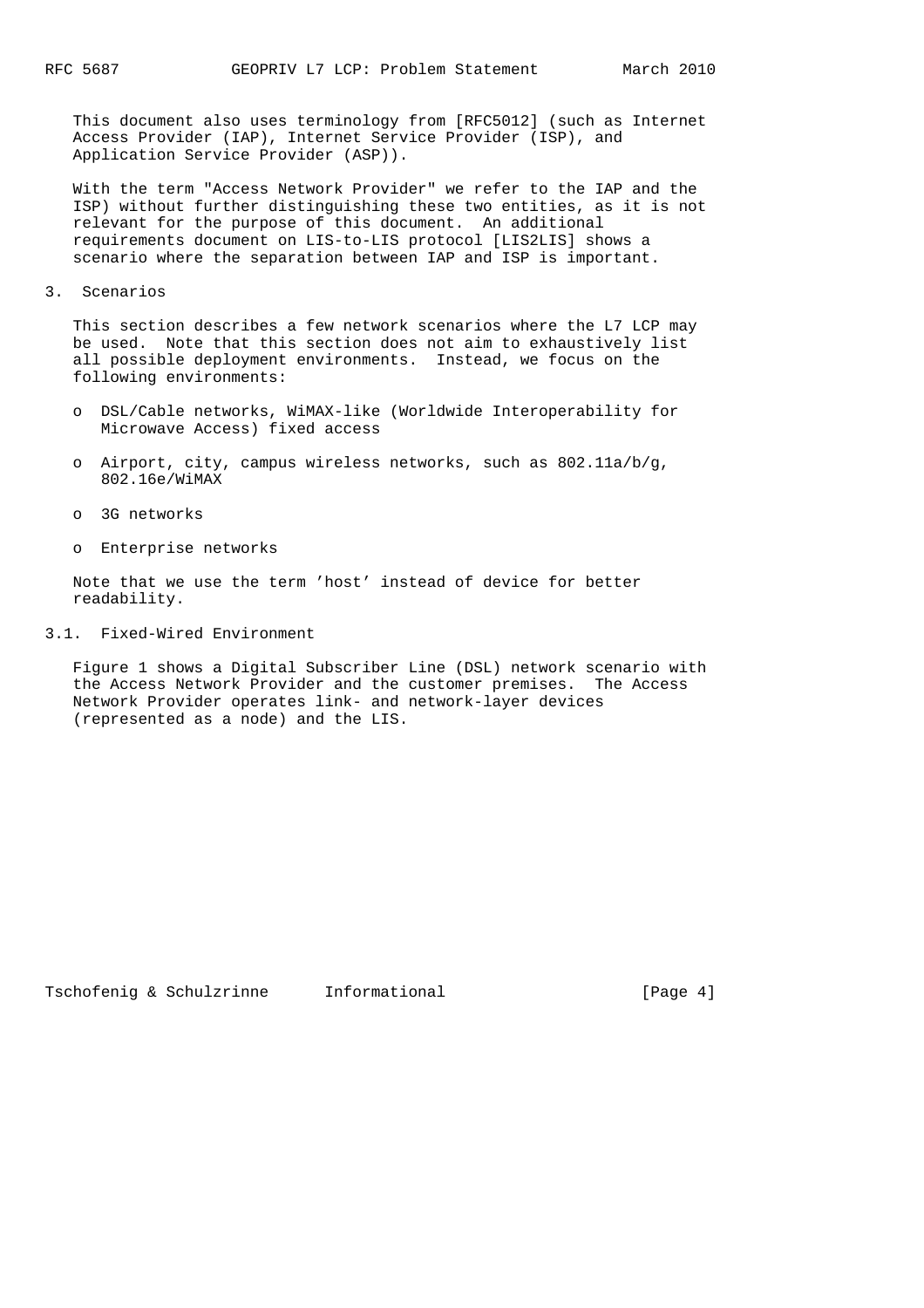

Figure 1: Fixed-Wired Scenario

 The customer premises network consists of a router with a Network Address Translator with Port Address Translation (NAPT) and a DHCP server as used in most Customer Premises Networks (CPNs) and the Network Termination Equipment (NTE) where Layer 1 and sometimes Layer 2 protocols are terminated. The router in the home network (e.g., broadband router, cable or DSL router) typically runs a NAPT and a DHCP server. The NTE is a legacy device and in many cases cannot be modified for the purpose of delivering location information to the host. The same is true of the device with the NAPT and DHCP server.

Tschofenig & Schulzrinne Informational (Page 5)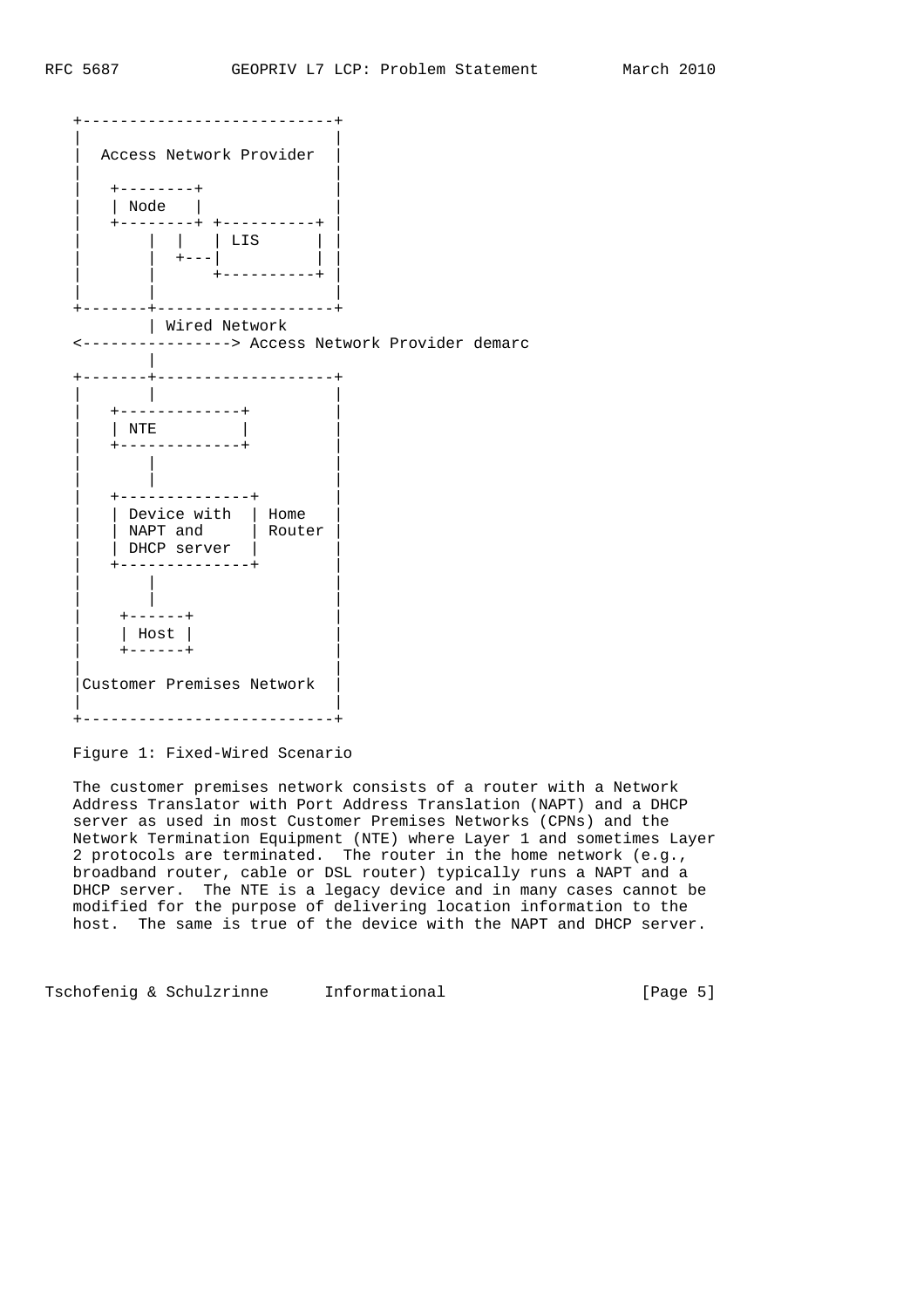It is possible for the NTE and the home router to physically be in the same box, or for there to be no home router, or for the NTE and host to be in the same physical box (with no home router). An example of this last case is where Ethernet service is delivered to customers' homes, and the Ethernet network interface card (NIC) in their PC serves as the NTE.

 Current CPN deployments generally fall into one of the following classifications:

- 1. Single PC
- 1. with Ethernet network interface card (NIC), with Point-to- Point Protocol Over Ethernet (PPPoE), or Dynamic Host Configuration Protocol (DHCP) on PC; there may be a bridged DSL or cable modem as the NTE, or the Ethernet NIC might be the NTE.
	- 2. with USB-based DSL access or a cable modem access using Point-to-Point Protocol over ATM (PPPoA), PPPoE, or DHCP on  $P<sub>C</sub>$

 Note that the device with NAPT and DHCP of Figure 1 is not present in such a scenario.

- 2. One or more hosts with at least one router (DHCP client or PPPoE, DHCP server in router; Voice over IP (VoIP) can be a soft client on a PC, a stand-alone VoIP device, or an Analog Terminal Adaptor (ATA) function embedded in a router):
	- 1. combined router and NTE.
	- 2. separate router with NTE in bridged mode.
	- 3. separate router with NTE (NTE/router does PPPoE or DHCP to WAN, router provides DHCP server for hosts in LAN; double NAT).

 The majority of fixed-access broadband customers use a router. The placement of the VoIP client is mentioned to describe what sorts of hosts may need to be able to request location information. Soft clients on PCs are frequently not launched until long after bootstrapping is complete, and are not able to control any options that may be specified during bootstrapping. They also cannot control whether a VPN client is running on the end host.

Tschofenig & Schulzrinne Informational (Page 6)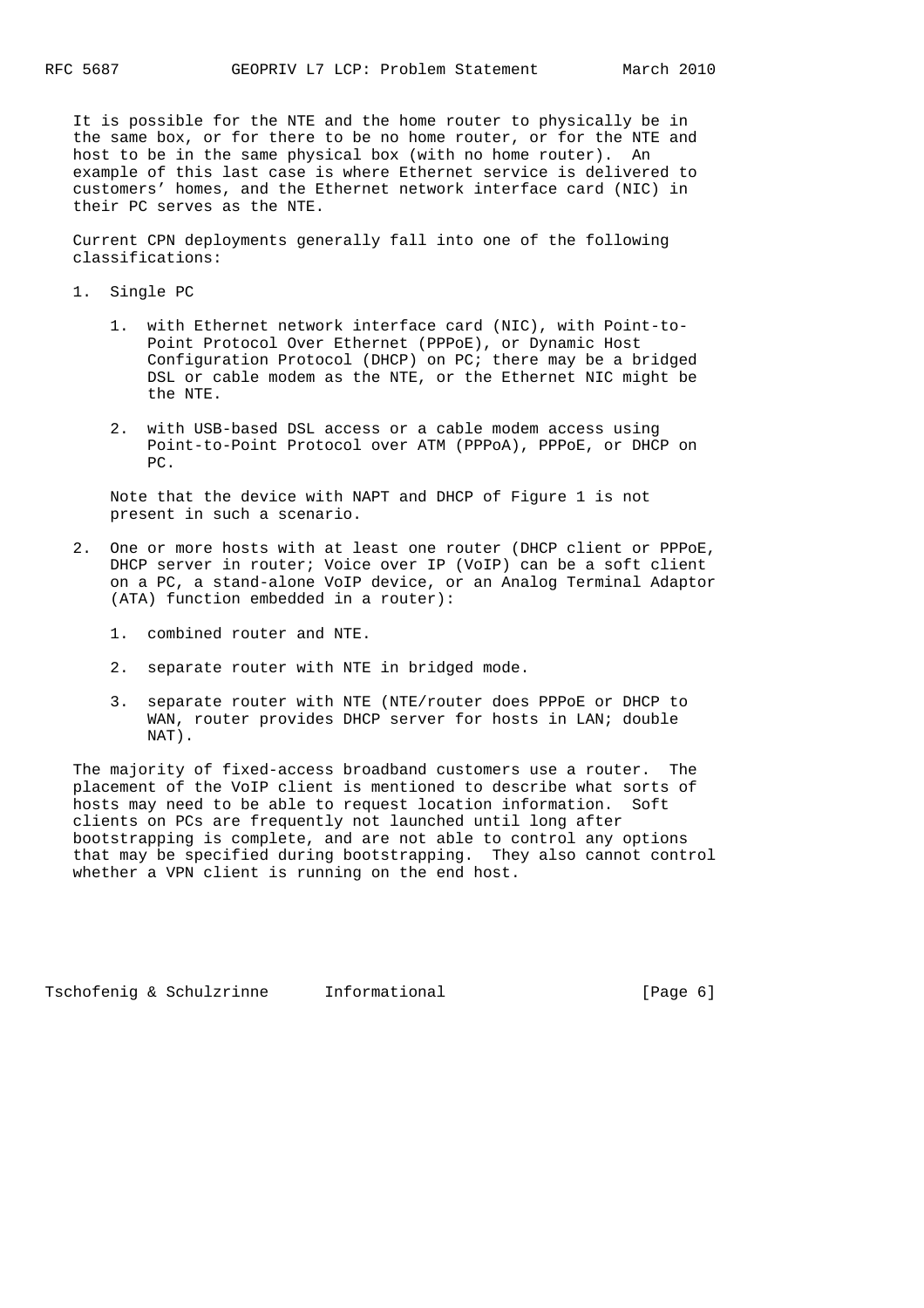# 3.2. Mobile Network

 One example of a moving network is a WiMAX-fixed wireless scenario. This also applies to "pre-WiMAX" and "WiMAX-like" fixed wireless networks. In implementations intended to provide broadband service to a home or other stationary location, the customer-side antenna/NTE tends to be rather small and portable. The LAN-side output of this device is an Ethernet jack, which can be used to feed a PC or a router. The PC or router then uses DHCP or PPPoE to connect to the access network, the same as for wired access networks. Access providers who deploy this technology may use the same core network (including network elements that terminate PPPoE and provide IP addresses) for DSL, fiber to the premises (FTTP), and fixed wireless customers.

 Given that the customer antenna is portable and can be battery powered, it is possible for a user to connect a laptop to it and move within the coverage area of a single base antenna. This coverage area can be many square kilometers in size. In this case, the laptop (and any SIP client running on it) would be completely unaware of their mobility. Only the user and the network are aware of the laptop's mobility.

 Further examples of moving networks (where end devices may not be aware that they are moving) can be found in busses, trains, and airplanes.

Figure 2 shows an example topology for a moving network.

Tschofenig & Schulzrinne Informational (Page 7)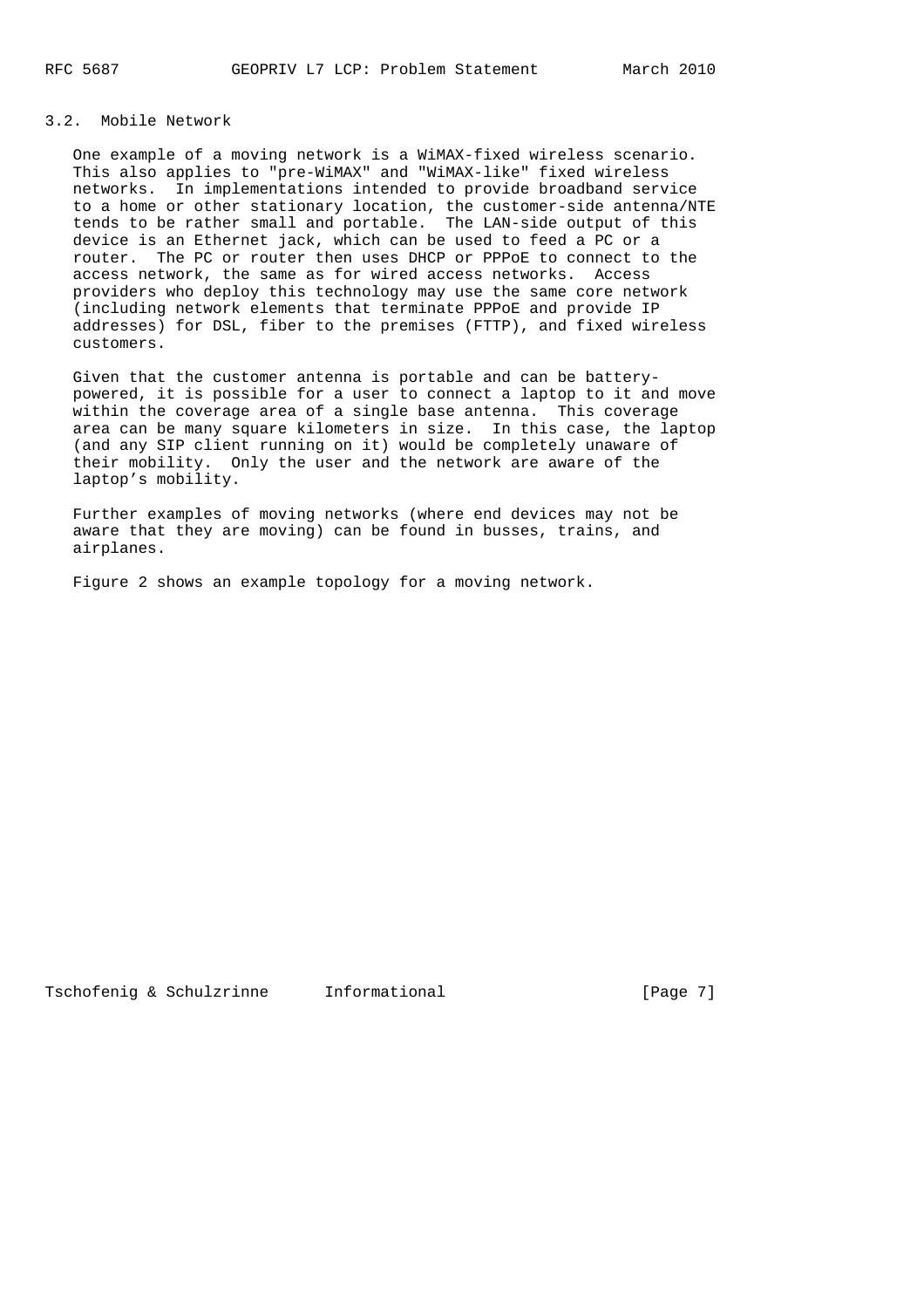

Figure 2: Moving Network

### 3.3. Wireless Access

 Figure 3 shows a wireless access network where a moving host obtains location information or references to location information from the LIS. The access equipment uses, in many cases, link-layer devices. Figure 3 represents a hotspot network found, for example, in hotels, airports, and coffee shops. For editorial reasons we only describe a single access point and do not depict how the LIS obtains location information since this is very deployment specific.

Tschofenig & Schulzrinne Informational [Page 8]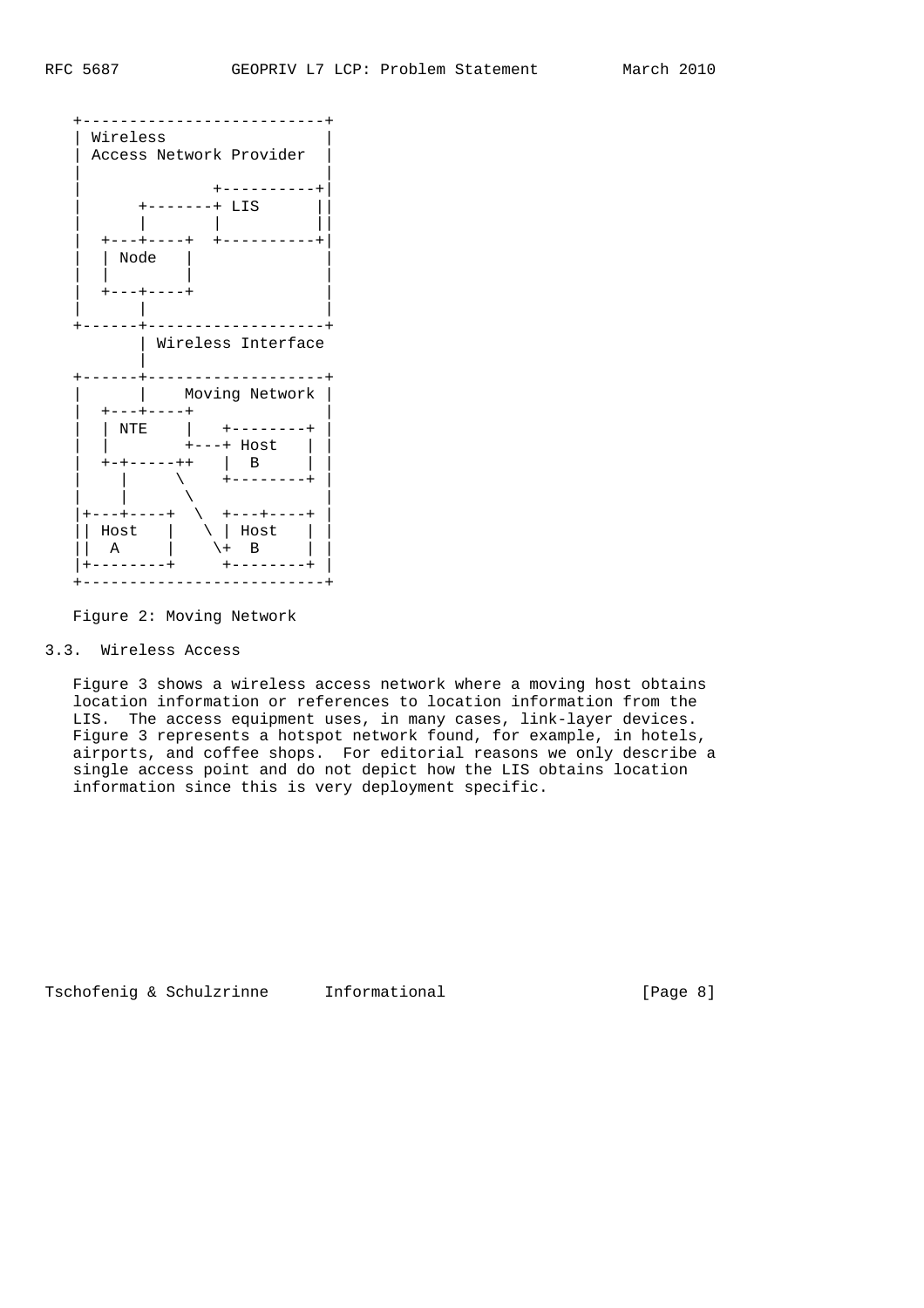

Figure 3: Wireless Access Scenario

4. Discovery of the Location Information Server

 Note that this section lists mechanisms that were discussed in the GEOPRIV Layer 7 Location Configuration Protocol design team. They are included to show challenges in the problem space and are listed for completeness reasons. They do not in any way mean that there is consensus about any of the mechanisms or that the IETF recommends any of the procedures described in this section.

 When a device wants to retrieve location information from the LIS, it first needs to discover it. Based on the problem statement of determining the location of the device, which is known best by entities close to the device itself, we assume that the LIS is located in the local subnet or in the access network. Several procedures have been investigated that aim to discover the LIS in such an access network.

DHCP-based Discovery:

 In some environments, the Dynamic Host Configuration Protocol (DHCP) might be a good choice for discovering the fully-qualified domain name (FQDN) or the IP address of the LIS. In environments where DHCP can be used, it is also possible to use the already defined location extensions. In environments with legacy devices, such as the one shown in Section 3.1, a DHCP-based discovery solution may not be possible.

Tschofenig & Schulzrinne Informational (Page 9)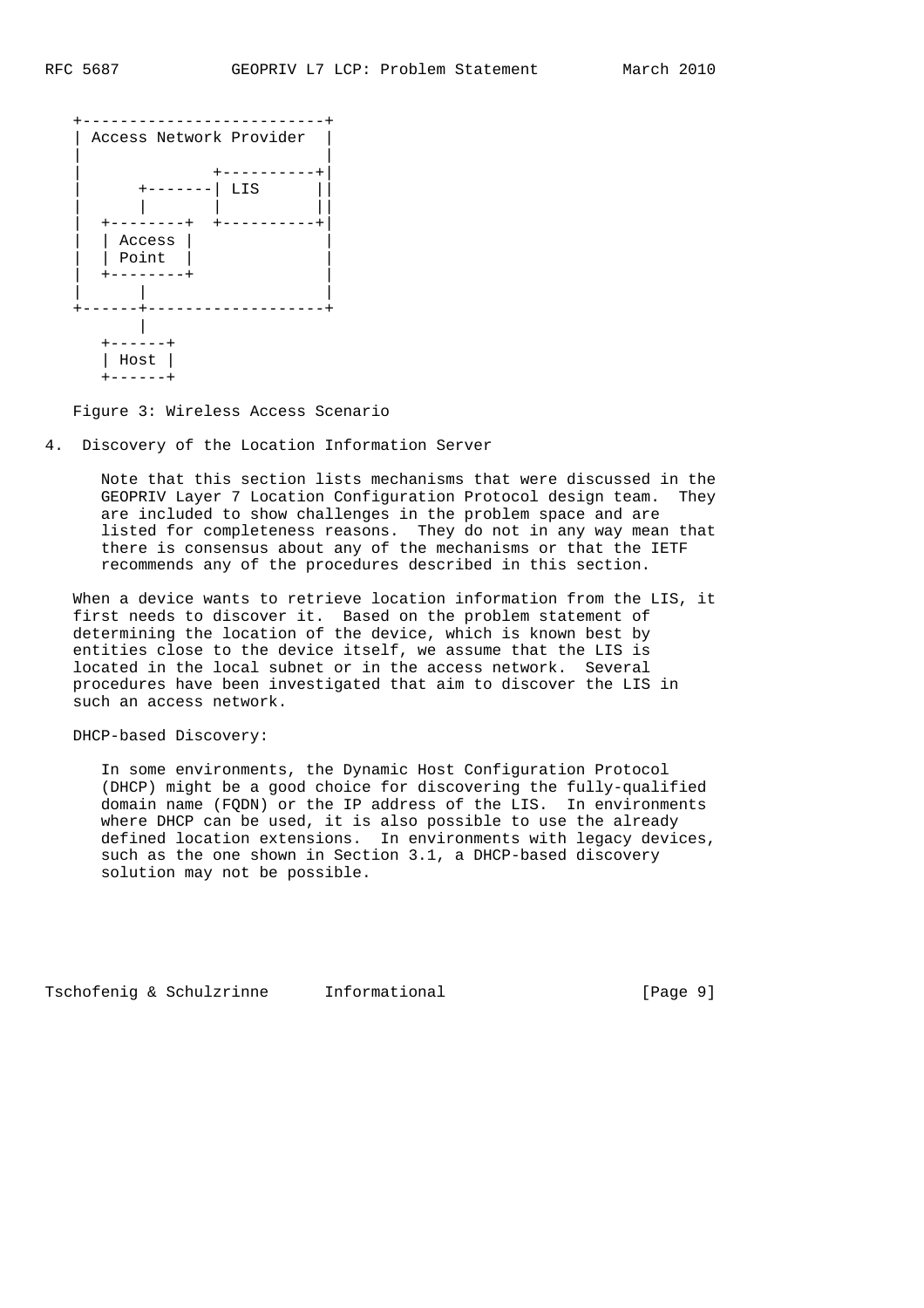DNS-based Discovery:

 Before a Domain Name System (DNS) lookup can be started, it is necessary to learn the domain name of the access network that runs an LIS. Several ways to learn the domain name exist. For example, the end host obtains its own public IP address via Simple Traversal of the UDP Protocol through NAT (STUN) [RFC5389], and performs a reverse DNS lookup (assuming the data is provisioned into the DNS). Then, the DNS Service (SRV) record or the DNS Naming Authority Pointer (NAPTR) record for that domain is retrieved. A more detailed description of this approach can be found in [LIS-DISC].

### Redirect Rule:

 A redirect rule at an entity in the access network could be used to redirect the L7 LCP signaling messages (destined to a specific port) to the LIS. The device could then discover the LIS by sending a packet with a specific (registered) port number to almost any address as long as the destination IP address does not target an entity in the local network. The packet would be redirected to the respective LIS being configured. The same procedure is used by captive portals whereby any HTTP traffic is intercepted and redirected.

 To some extent, this approach is similar to packets that are marked with a Router Alert option [RFC2113] and intercepted by entities that understand the specific marking. In the above mentioned case, however, the marking is provided via a registered port number instead of relying on a Router Alert option.

 This solution approach would require a deep packet inspection capability at an entity in the access provider's networks that scans for the occurrence of particular destination port numbers.

### Multicast Query:

 A device could also discover an LIS by sending a DNS query to a well-known address. An example of such a mechanism is multicast DNS (see [RFC4795] and [mDNS]). Unfortunately, these mechanisms only work on the local link.

Tschofenig & Schulzrinne Informational [Page 10]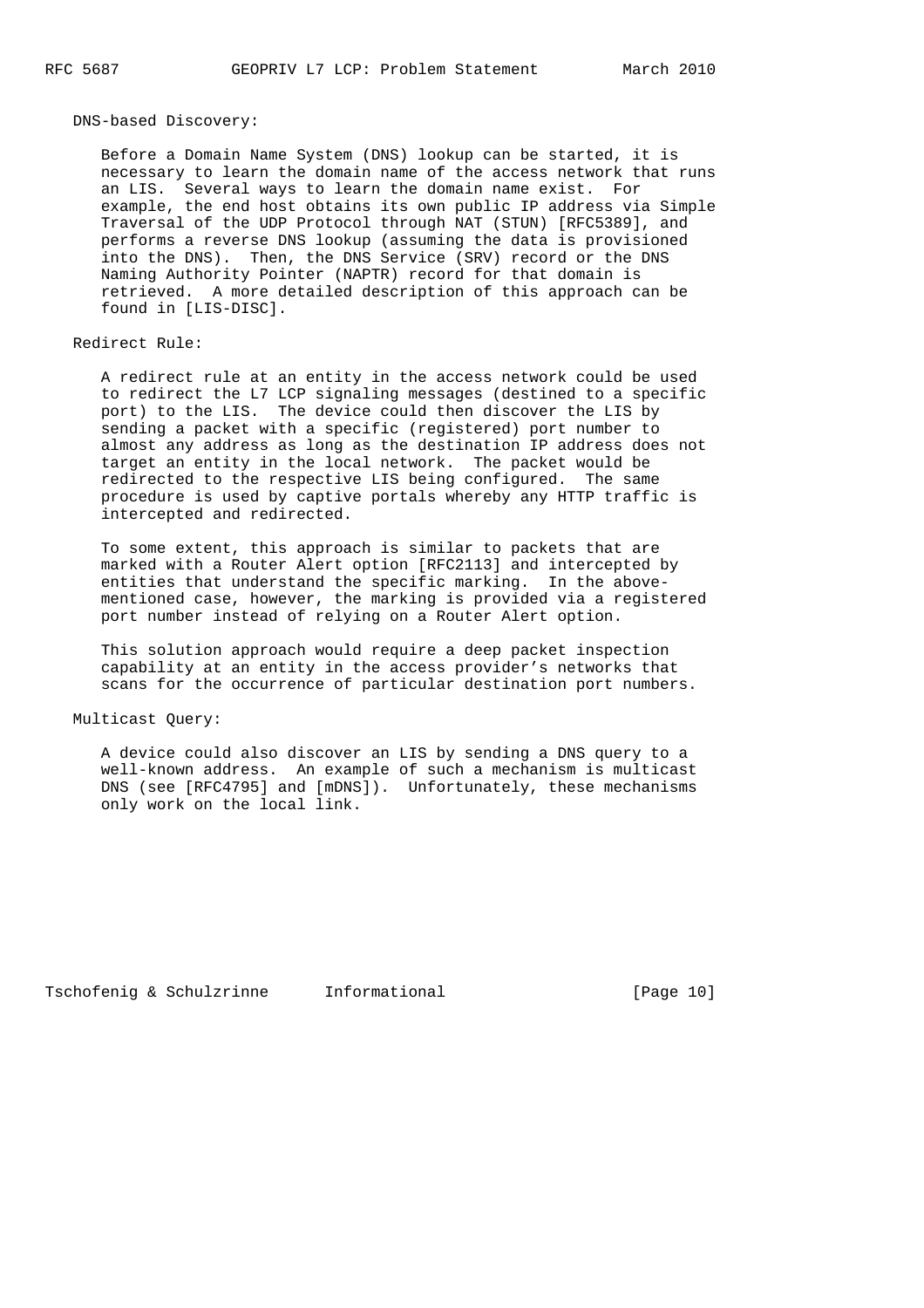Anycast:

 With this solution, an anycast address is defined (for IPv4 and IPv6) in the style of [RFC3068] that allows the device to route discovery packets to the nearest LIS. Note that this procedure would be used purely for discovery and is therefore similar to the local Teredo server discovery approach outlined in Section 4.2 of [TEREDO-SEL].

 The LIS discovery procedure raises deployment and security issues. The access network needs to be designed to prevent man-in-the-middle adversaries from presenting themselves as an LIS to devices. When a device discovers an LIS, it needs to ensure (and be able to ensure) that the discovered entity is indeed an authorized LIS.

5. Identifier for Location Determination

 Note that this section lists mechanisms that were discussed in the GEOPRIV Layer 7 Location Configuration Protocol design team. They are included to show challenges in the problem space and are listed for completeness reasons. They do not in any way mean that there is consensus about any of the mechanisms or that the IETF recommends any of the procedures described in this section.

 The LIS returns location information to the device when it receives a request. Some form of identifier is therefore needed to allow the LIS to retrieve the device's current location, or a good approximation, from a database.

The chosen identifier needs to have the following properties:

Ability for Device to learn or know the identifier:

 The device MUST know or MUST be able to learn of the identifier (explicitly or implicitly) in order to send it to the LIS. Implicitly refers to the situation where a device along the path between the device and the LIS modifies the identifier, as it is done by a NAT when an IP address based identifier is used.

Ability to use the identifier for location determination:

 The LIS MUST be able to use the identifier (directly or indirectly) for location determination. Indirectly refers to the case where the LIS uses other identifiers internally for location determination, in addition to the one provided by the device.

Tschofenig & Schulzrinne Informational [Page 11]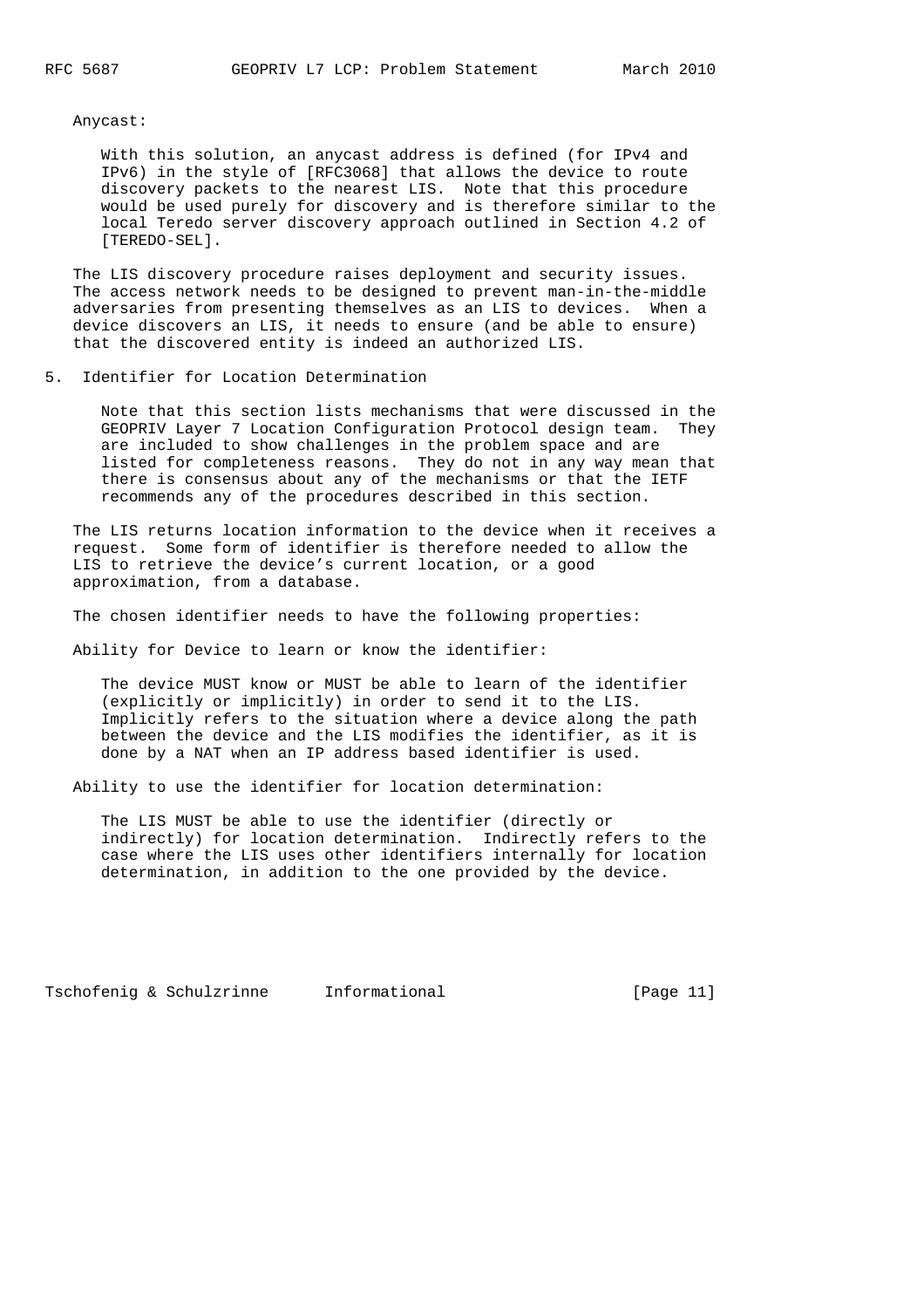Security properties of the identifier:

 Misuse needs to be minimized whereby an off-path adversary MUST NOT be able to obtain location information of other devices. An on-path adversary in the same subnet SHOULD NOT be able to spoof the identifier of another device in the same subnet.

 The following list discusses frequently mentioned identifiers and their properties:

Media Access Control (MAC) Address:

 The MAC address is known to the device itself, but not carried beyond a single IP hop and therefore not accessible to the LIS in most deployment environments (unless carried in the L7 LCP itself).

 Asynchronous Transfer Mode (ATM) Virtual Path Identifier / Virtual Circuit Identifier (VPI/VCI):

 The VCI/VPI is generally only seen by the DSL modem. Almost all routers in the United States use 1 of 2 VPI/VCI value pairs: 0/35 and 8/35. This VC is terminated at the digital subscriber line access multiplexer (DSLAM), which uses a different VPI/VCI (per end customer) to connect to the ATM switch. Only the network provider is able to map VPI/VCI values through its network. With the arrival of Very high rate Digital Subscriber Line (VDSL), ATM will slowly be phased out in favor of Ethernet.

Ethernet Switch (Bridge)/Port Number:

 This identifier is available only in certain networks, such as enterprise networks, typically available via the IEEE 802.1AB protocol [802.1AB] or proprietary protocols like the Cisco Discovery Protocol (CDP) [CDP].

Cell ID:

 This identifier is available in cellular data networks and the cell ID may not be visible to the device.

Tschofenig & Schulzrinne Informational [Page 12]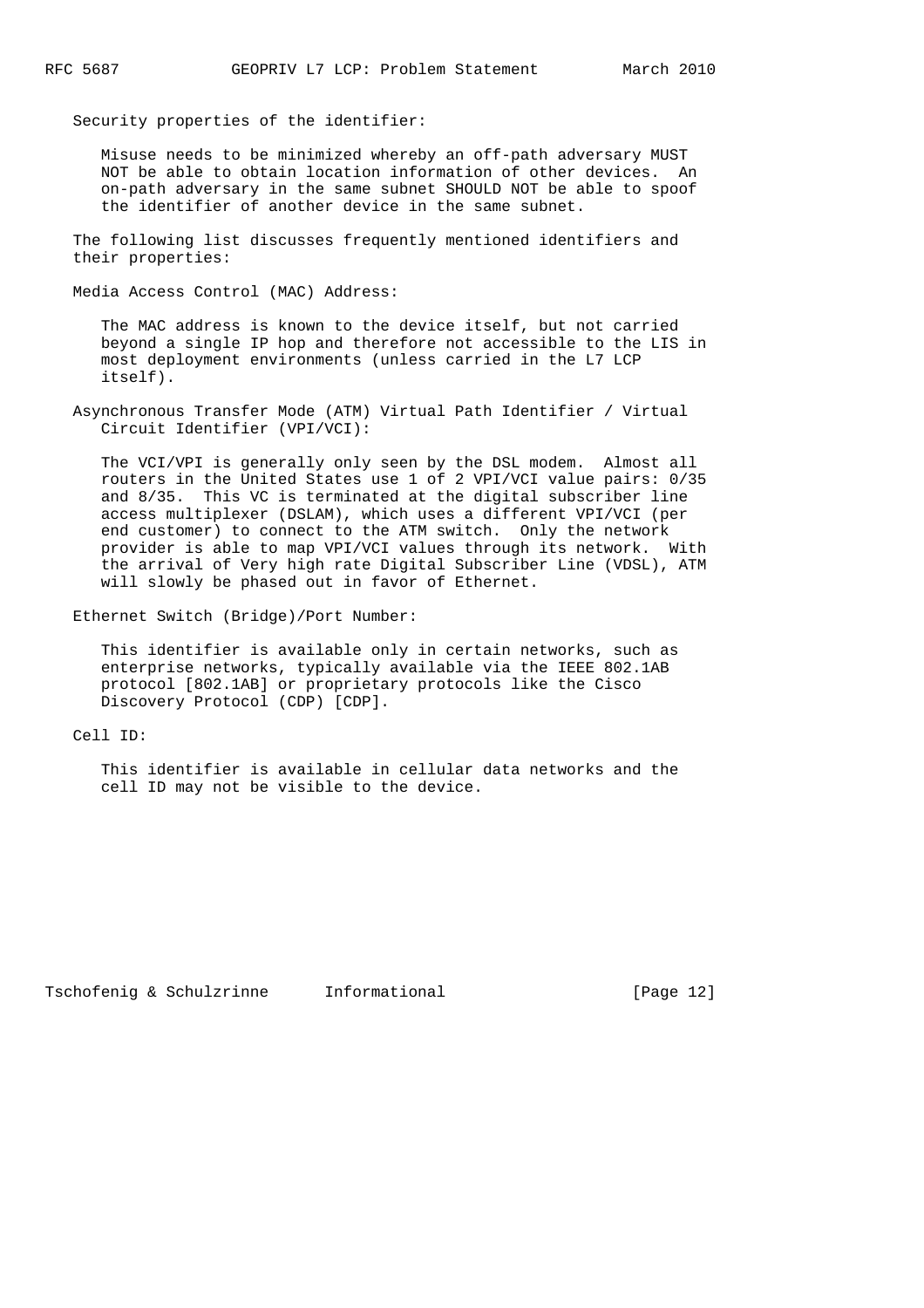Host Identifier:

 The Host Identifier introduced by the Host Identity Protocol (HIP) [RFC5201] allows identification of a particular host. Unfortunately, the network can only use this identifier for location determination if the operator already stores a mapping of host identities to location information. Furthermore, there is a deployment problem since the host identities are not used in today's networks.

Cryptographically Generated Address (CGA):

 The concept of a Cryptographically Generated Address (CGA) was introduced by [RFC3972]. The basic idea is to put the truncated hash of a public key into the interface identifier part of an IPv6 address. In addition to the properties of an IP address, it allows a proof of ownership. Hence, a return routability check can be omitted. It is only available for IPv6 addresses.

### Network Access Identifiers:

 A Network Access Identifier [RFC4282] is used during the network access authentication procedure, for example, in RADIUS [RFC2865] and Diameter [RFC3588]. In DSL networks, the user credentials are, in many cases, only known by the home router and not configured at the device itself. To the network, the authenticated user identity is only available if a network access authentication procedure is executed. In case of roaming, the user's identity might not be available to the access network since security protocols might offer user identity confidentiality and thereby hide the real identity of the user allowing the access network to only see a pseudonym or a randomized string.

Unique Client Identifier

 The Broadband Forum has defined that all devices that expect to be managed by the TR-069 interface, see [TR069], have to be able to generate an identifier that uniquely identifies the device. It also has a requirement that routers that use DHCP to the WAN use RFC 4361 [RFC4361] to provide the DHCP server with a unique client identifier. This identifier is, however, not visible to the device when legacy NTE devices are used.

Tschofenig & Schulzrinne Informational [Page 13]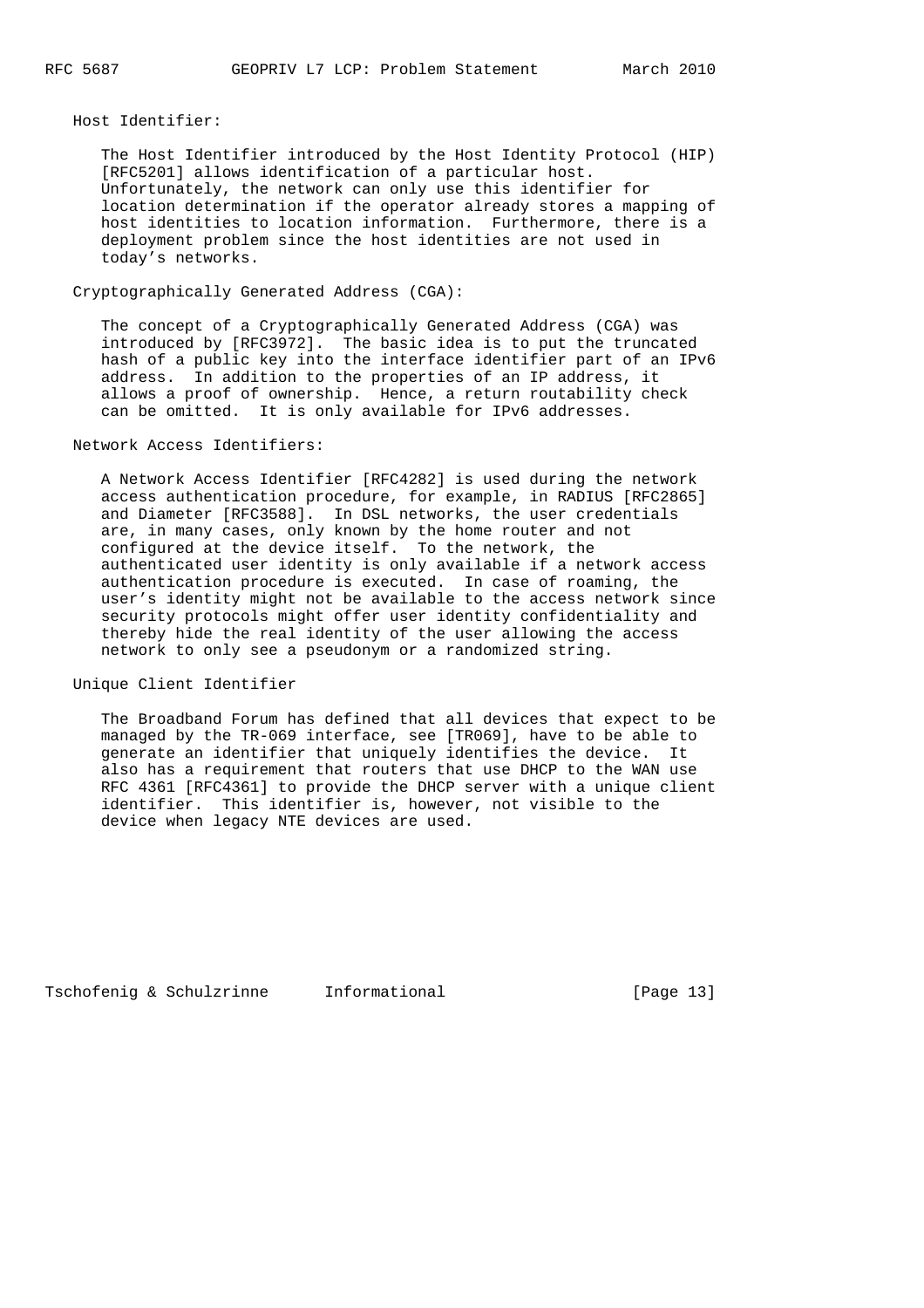#### IP Address:

 The device's IP address may be used for location determination. This IP address is not visible to the LIS if the device is behind one or multiple NATs. This may not be a problem since the location of a device that is located behind a NAT cannot be determined by the access network. The LIS would in this case only see the public IP address of the NAT binding allocated by the NAT, which is the expected behavior. The property of the IP address for a return routability check is attractive to return location information only to the address that submitted the request. If an adversary wants to learn the location of a device (as identified by a particular IP address), then it does not see the response message (unless it is on the subnetwork or at a router along the path towards the LIS).

 On a shared medium, an adversary could ask for location information of another device. The adversary would be able to see the response message since it is sniffing on the shared medium unless security mechanisms, such as link-layer encryption, are in place. With a network deployment as shown in Section 3.1 with multiple devices in the Customer Premises being behind a NAT, the LIS is unable to differentiate the individual devices. For WLAN deployments as found in hotels, as shown in Section 3.3, it is possible for an adversary to eavesdrop data traffic and subsequently to spoof the IP address in a query to the LIS to learn more detailed location information (e.g., specific room numbers). Such an attack might, for example, compromise the privacy of hotel guests.

6. Requirements

The following requirements and assumptions have been identified:

Requirement L7-1: Identifier Choice

 The L7 LCP MUST be able to carry different identifiers or MUST define an identifier that is mandatory to implement. Regarding the latter aspect, such an identifier is only appropriate if it is from the same realm as the one for which the location information service maintains identifier-to-location mapping.

Tschofenig & Schulzrinne Informational [Page 14]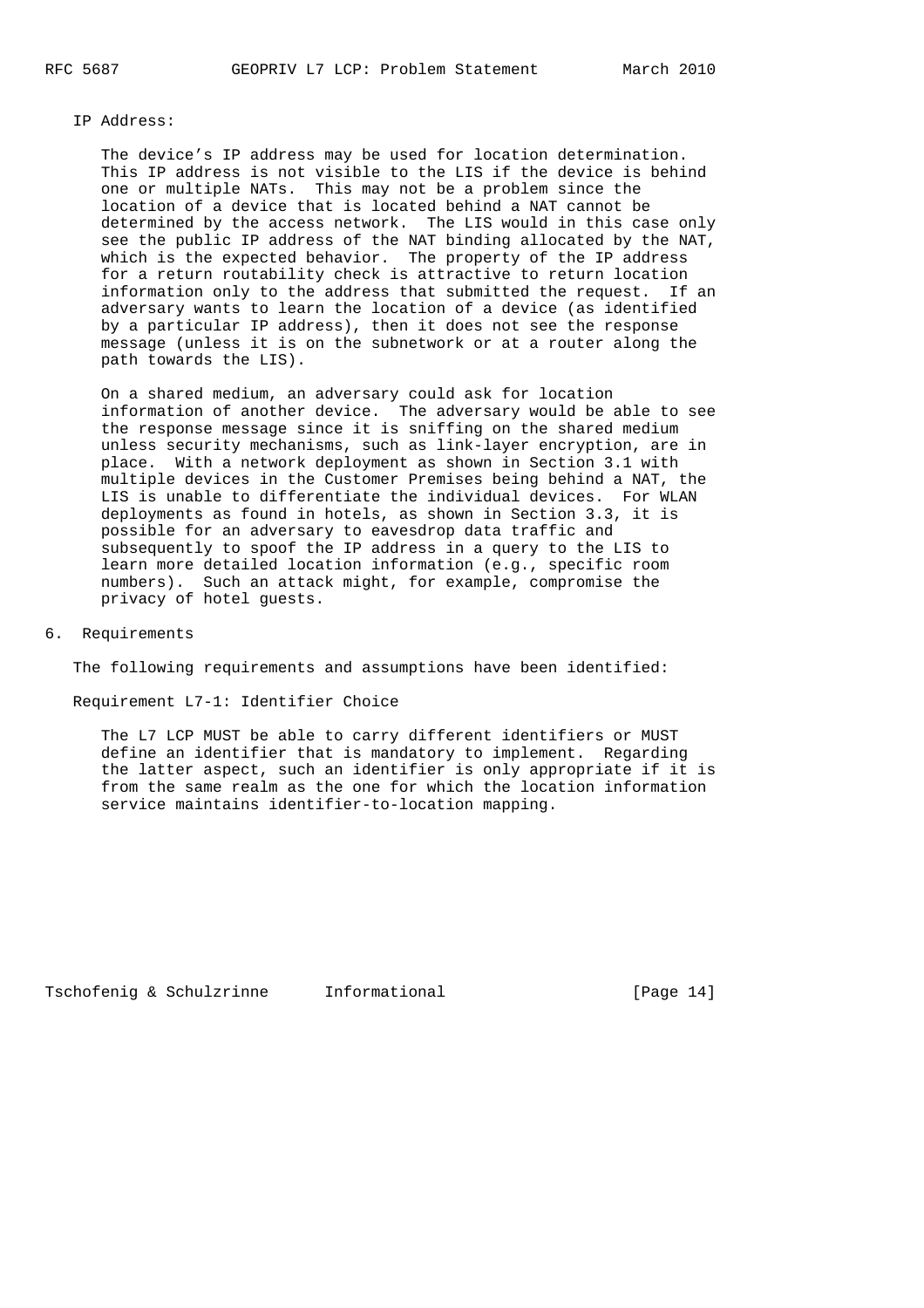Requirement L7-2: Mobility Support

 The L7 LCP MUST support a broad range of mobility from devices that can only move between reboots, to devices that can change attachment points with the impact that their IP address is changed, to devices that do not change their IP address while roaming, to devices that continuously move by being attached to the same network attachment point.

Requirement L7-3: ASP and Access Network Provider Relationship

 The design of the L7 LCP MUST NOT assume that a business or trust relationship between the Application Service Provider (ASP) and the Access Network Provider. Requirements for resolving a reference to location information are not discussed in this document.

Requirement L7-4: Layer 2 and Layer 3 Provider Relationship

 The design of the L7 LCP MUST assume that there is a trust and business relationship between the L2 and the L3 provider. The L3 provider operates the LIS that the device queries. It, in turn, needs to obtain location information from the L2 provider since this one is closest to the device. If the L2 and L3 provider for the same device are different entities, they cooperate for the purposes needed to determine locations.

Requirement L7-5: Legacy Device Considerations

 The design of the L7 LCP MUST consider legacy devices, such as residential NAT devices and NTEs in a DSL environment, that cannot be upgraded to support additional protocols, for example, to pass additional information towards the device.

Requirement L7-6: Virtual Private Network (VPN) Awareness

 The design of the L7 LCP MUST assume that at least one end of a VPN is aware of the VPN functionality. In an enterprise scenario, the enterprise side will provide the LIS used by the device and can thereby detect whether the LIS request was initiated through a VPN tunnel.

Tschofenig & Schulzrinne Informational [Page 15]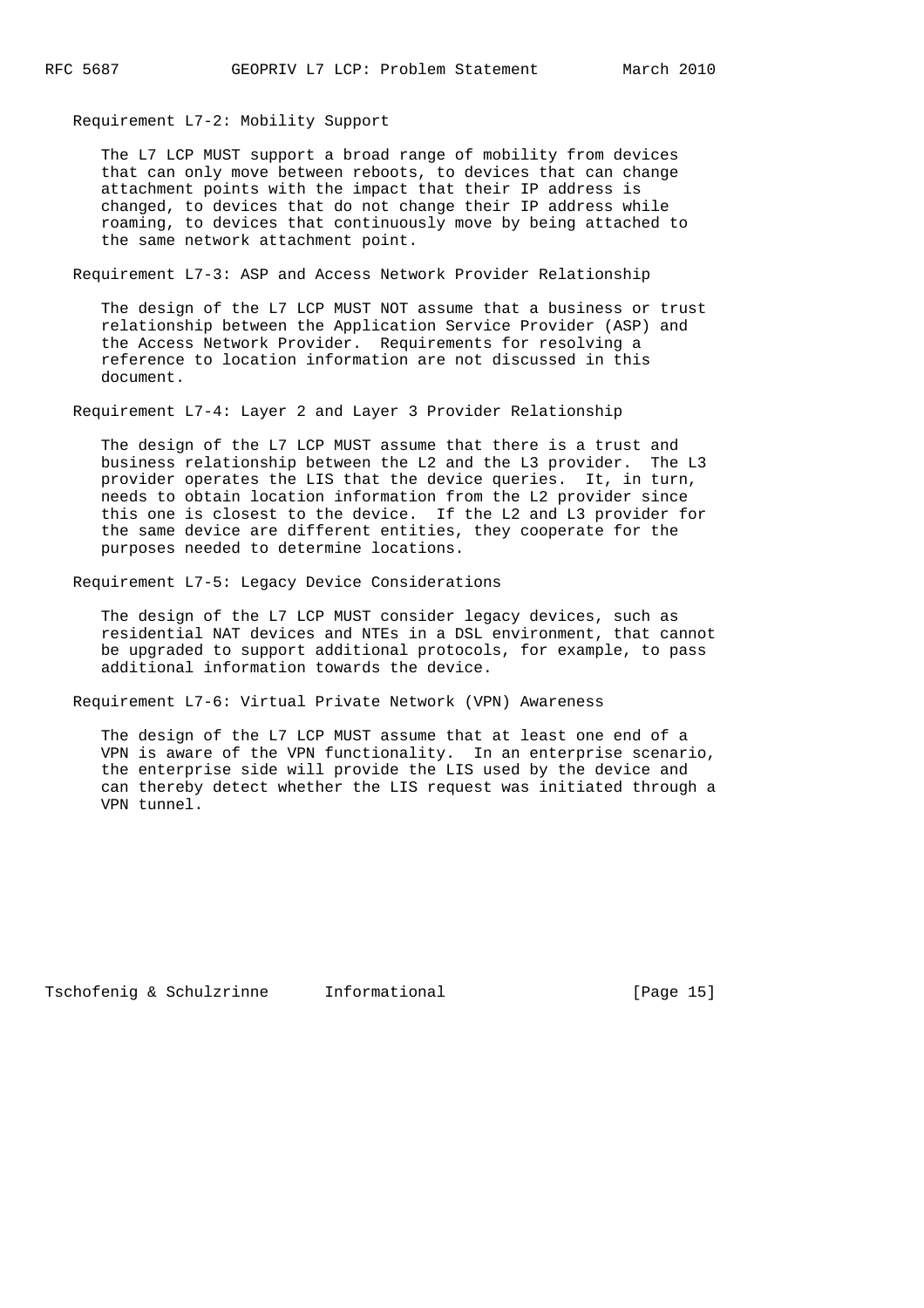Requirement L7-7: Network Access Authentication

 The design of the L7 LCP MUST NOT assume that prior network access authentication.

Requirement L7-8: Network Topology Unawareness

 The design of the L7 LCP MUST NOT assume that devices are aware of the access network topology. Devices are, however, able to determine their public IP address(es) via mechanisms, such as Simple Traversal of User Datagram Protocol (UDP) Through Network Address Translators (NATs) (STUN) [RFC5389] or Next Steps in Signaling (NSIS) NAT/Firewall NSIS Signaling Layer Protocol (NSLP) [NSLP].

Requirement L7-9: Discovery Mechanism

 The L7 LCP MUST define a mandatory-to-implement LIS discovery mechanism.

Requirement L7-10: PIDF-LO Creation

 When an LIS creates a Presence Information Data Format (PIDF) Location Object (LO) [RFC4119], then it MUST put the <geopriv> element into the <device> element of the presence document (see [RFC4479]). This ensures that the resulting PIDF-LO document, which is subsequently distributed to other entities, conforms to the rules outlined in [RFC5491].

7. Security Considerations

 By using a Geolocation L7 Location Configuration Protocol, the device (and a human user of such a device, if applicable) exposes themselves to a privacy risk whereby an unauthorized entity receives location information. Providing confidentiality protected location to the requestor depends on the success of four steps:

- 1. The client MUST have a means to discover a LIS.
- 2. The client MUST authenticate the discovered LIS.
- 3. The LIS MUST be able to determine location and return it to the authorized entity.
- 4. The LIS MUST securely exchange messages without intermediaries eavesdropping or tampering with them.

Tschofenig & Schulzrinne Informational [Page 16]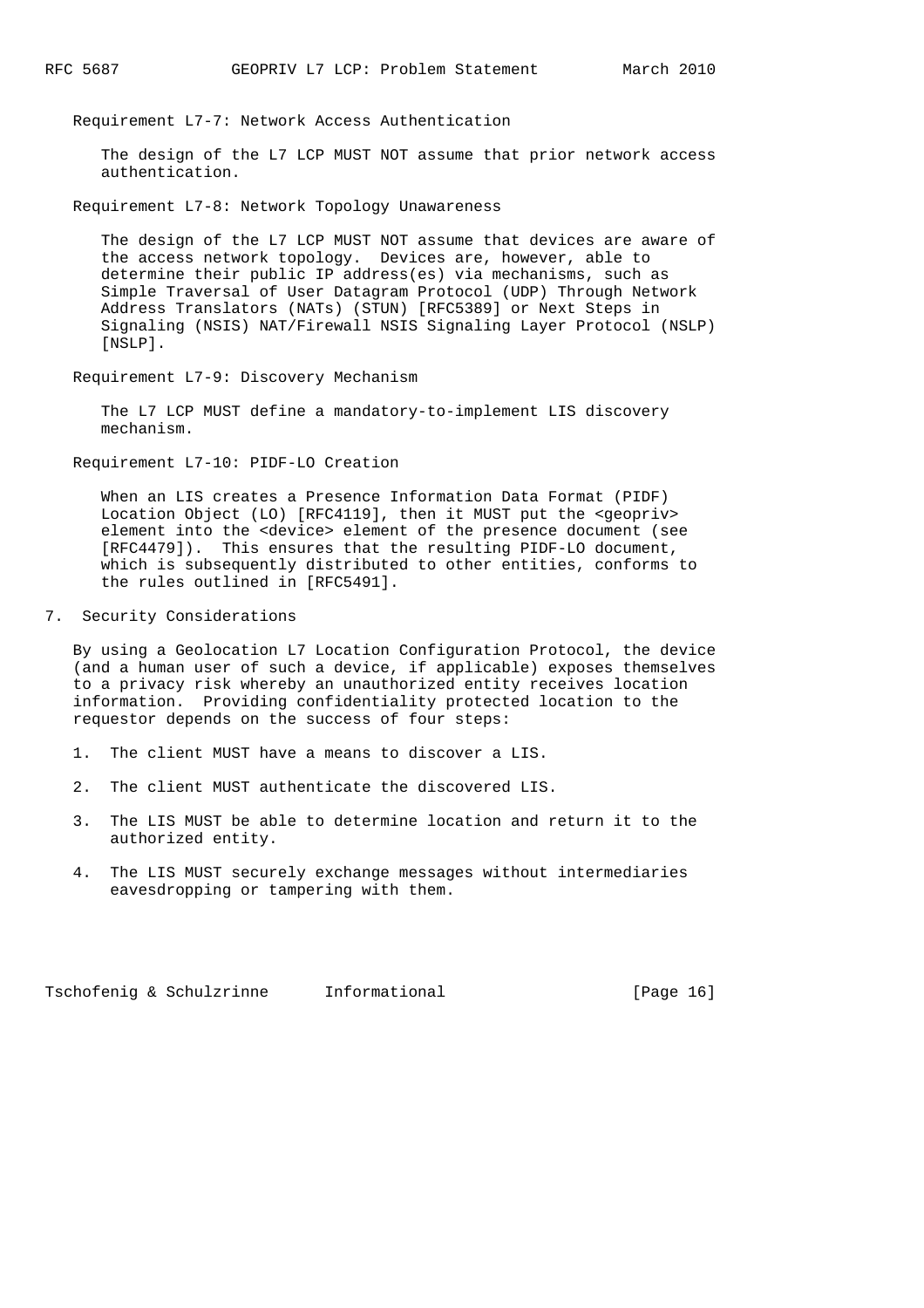This document contains various security-related requirements throughout the document addressing the above-mentioned steps. For a broader security discussion of the overall geolocation privacy architecture, the reader is referred to [GEOPRIV-ARCH].

8. Contributors

 This contribution is a joint effort of the GEOPRIV Layer 7 Location Configuration Requirements Design Team of the IETF GEOPRIV Working Group. The contributors include Henning Schulzrinne, Barbara Stark, Marc Linsner, Andrew Newton, James Winterbottom, Martin Thomson, Rohan Mahy, Brian Rosen, Jon Peterson, and Hannes Tschofenig.

 We would like to thank the GEOPRIV Working Group Chairs, Andy Newton, Randy Gellens, and Allison Mankin, for creating the design team. Furthermore, we would like thank Andy Newton for his support during the design team mailing list, for setting up Jabber chat conferences, and for participating in the phone conference discussions.

The design team members can be reached at:

Marc Linsner: mlinsner@cisco.com

Rohan Mahy: rohan@ekabal.com

Andrew Newton: andy@hxr.us

Jon Peterson: jon.peterson@neustar.biz

Brian Rosen: br@brianrosen.net

Henning Schulzrinne: hgs@cs.columbia.edu

Barbara Stark: Barbara.Stark@bellsouth.com

Martin Thomson: Martin.Thomson@andrew.com

Hannes Tschofenig: Hannes.Tschofenig@nsn.com

James Winterbottom: James.Winterbottom@andrew.com

Tschofenig & Schulzrinne Informational [Page 17]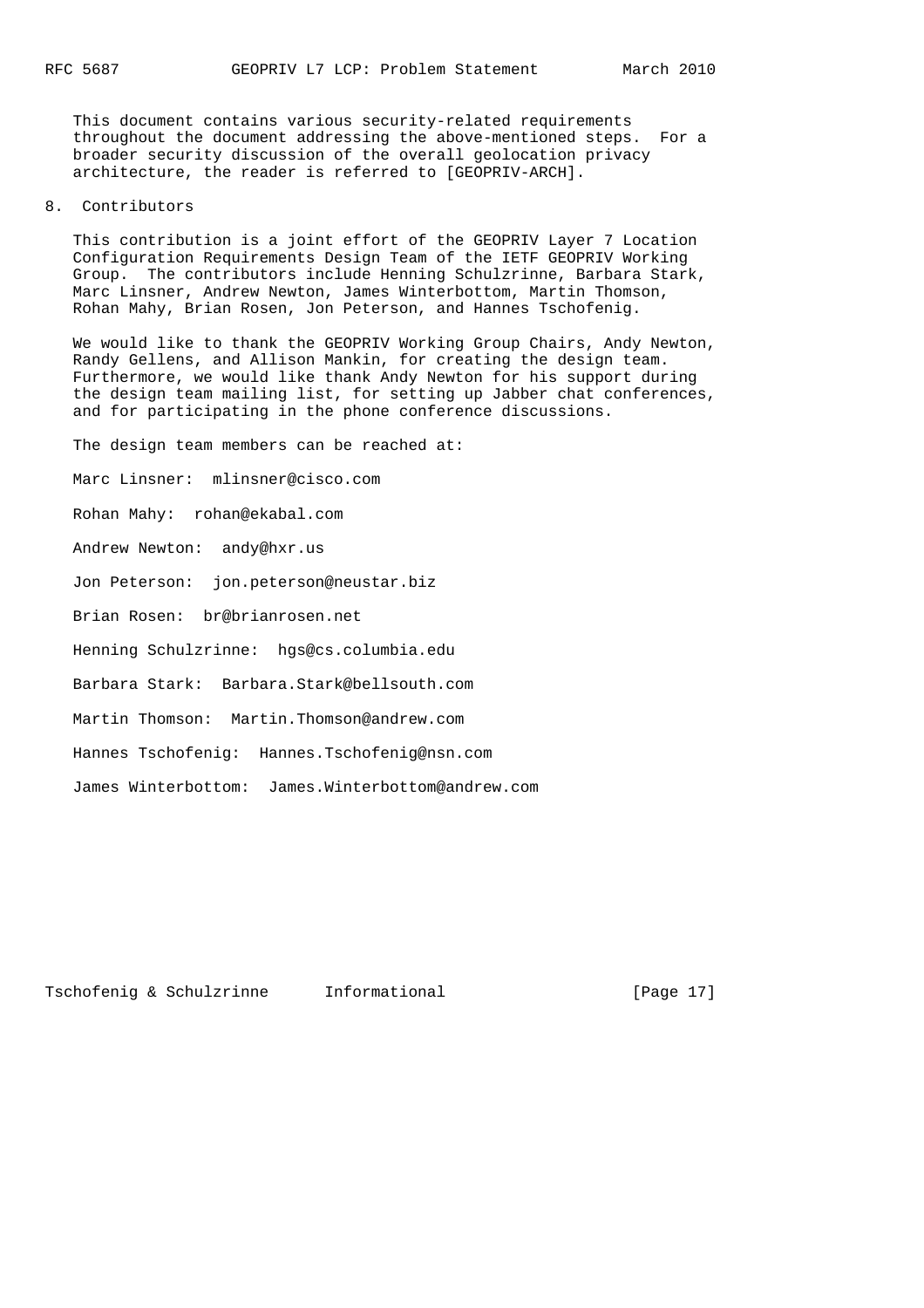### 9. Acknowledgements

 We would also like to thank Murugaraj Shanmugam, Ted Hardie, Martin Dawson, Richard Barnes, James Winterbottom, Tom Taylor, Otmar Lendl, Marc Linsner, Brian Rosen, Roger Marshall, Guy Caron, Doug Stuard, Eric Arolick, Dan Romascanu, Jerome Grenier, Martin Thomson, Barbara Stark, Michael Haberler, and Mary Barnes for their WGLC review comments.

 The authors would like to thank NENA for their work on [NENA] as it helped to provide some of the initial thinking.

 The authors would also like to thank Cullen Jennings for his feedback as part of the IESG processing. Additionally, we would like to thank Alexey Melnikov, Dan Romascanu, and Robert Sparks.

#### 10. References

10.1. Normative References

- [RFC2119] Bradner, S., "Key words for use in RFCs to Indicate Requirement Levels", BCP 14, RFC 2119, March 1997.
- [RFC5012] Schulzrinne, H. and R. Marshall, "Requirements for Emergency Context Resolution with Internet Technologies", RFC 5012, January 2008.

### 10.2. Informative References

- [802.1AB] "IEEE 802.1AB-2005 IEEE Standard for Local and Metropolitan Area Networks Station and Media Access Control Connectivity Discovery", May 2005, <http:// standards.ieee.org/getieee802/download/ 802.1AB-2005.pdf>.
- [CDP] Wikipedia, "Cisco Discovery Protocol (CDP)", <http:// en.wikipedia.org/wiki/Cisco\_Discovery\_Protocol>.
- [GEOPRIV-ARCH] Barnes, R., Lepinski, M., Cooper, A., Morris, J., Tschofenig, H., and H. Schulzrinne, "An Architecture for Location and Location Privacy in Internet Applications", Work in Progress, October 2009.
- [LBYR-REQS] Marshall, R., Ed., "Requirements for a Location-by- Reference Mechanism", Work in Progress, November 2009.

Tschofenig & Schulzrinne Informational [Page 18]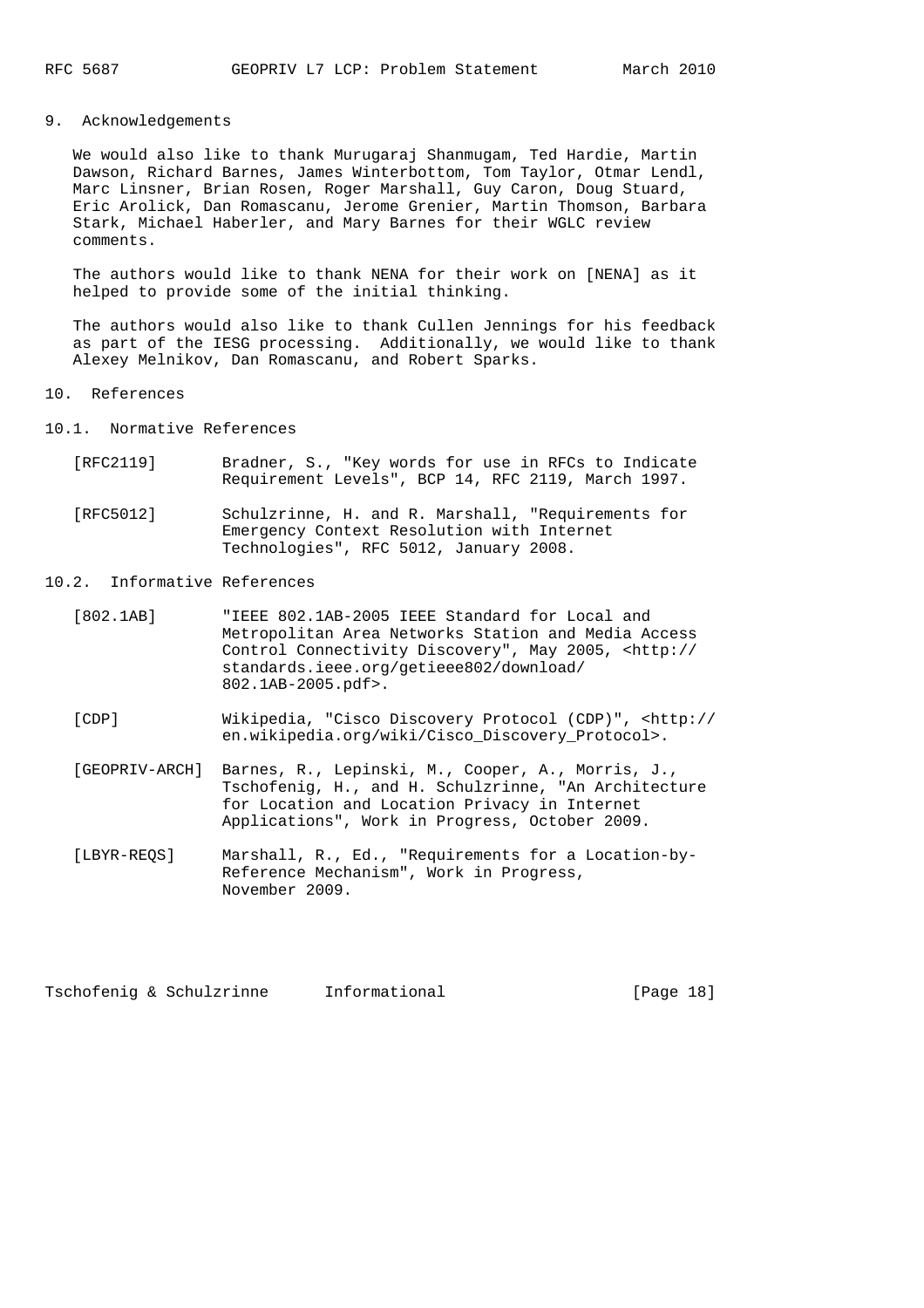RFC 5687 GEOPRIV L7 LCP: Problem Statement March 2010

- [LIS-DISC] Thomson, M. and J. Winterbottom, "Discovering the Local Location Information Server (LIS)", Work in Progress, February 2010.
- [LIS2LIS] Winterbottom, J. and S. Norreys, "LIS to LIS Protocol Requirements", Work in Progress, November 2007.
- [NENA] "NENA 08-505, Issue 1, 2006 (December 21, 2006), NENA Recommended Method(s) for Location Determination to Support IP-Based Emergency Services - Technical Information Document (TID)", December 2006, <http:// www.nena.org/sites/default/files/ 08-505\_20061221.pdf>.
- [NSLP] Stiemerling, M., Tschofenig, H., Aoun, C., and E. Davies, "NAT/Firewall NSIS Signaling Layer Protocol (NSLP)", Work in Progress, February 2010.
- [RFC2113] Katz, D., "IP Router Alert Option", RFC 2113, February 1997.
- [RFC2865] Rigney, C., Willens, S., Rubens, A., and W. Simpson, "Remote Authentication Dial In User Service (RADIUS)", RFC 2865, June 2000.
- [RFC3068] Huitema, C., "An Anycast Prefix for 6to4 Relay Routers", RFC 3068, June 2001.
- [RFC3588] Calhoun, P., Loughney, J., Guttman, E., Zorn, G., and J. Arkko, "Diameter Base Protocol", RFC 3588, September 2003.
- [RFC3972] Aura, T., "Cryptographically Generated Addresses (CGA)", RFC 3972, March 2005.
- [RFC4119] Peterson, J., "A Presence-based GEOPRIV Location Object Format", RFC 4119, December 2005.
- [RFC4282] Aboba, B., Beadles, M., Arkko, J., and P. Eronen, "The Network Access Identifier", RFC 4282, December 2005.
- [RFC4361] Lemon, T. and B. Sommerfeld, "Node-specific Client Identifiers for Dynamic Host Configuration Protocol Version Four (DHCPv4)", RFC 4361, February 2006.
- [RFC4479] Rosenberg, J., "A Data Model for Presence", RFC 4479, July 2006.

Tschofenig & Schulzrinne Informational [Page 19]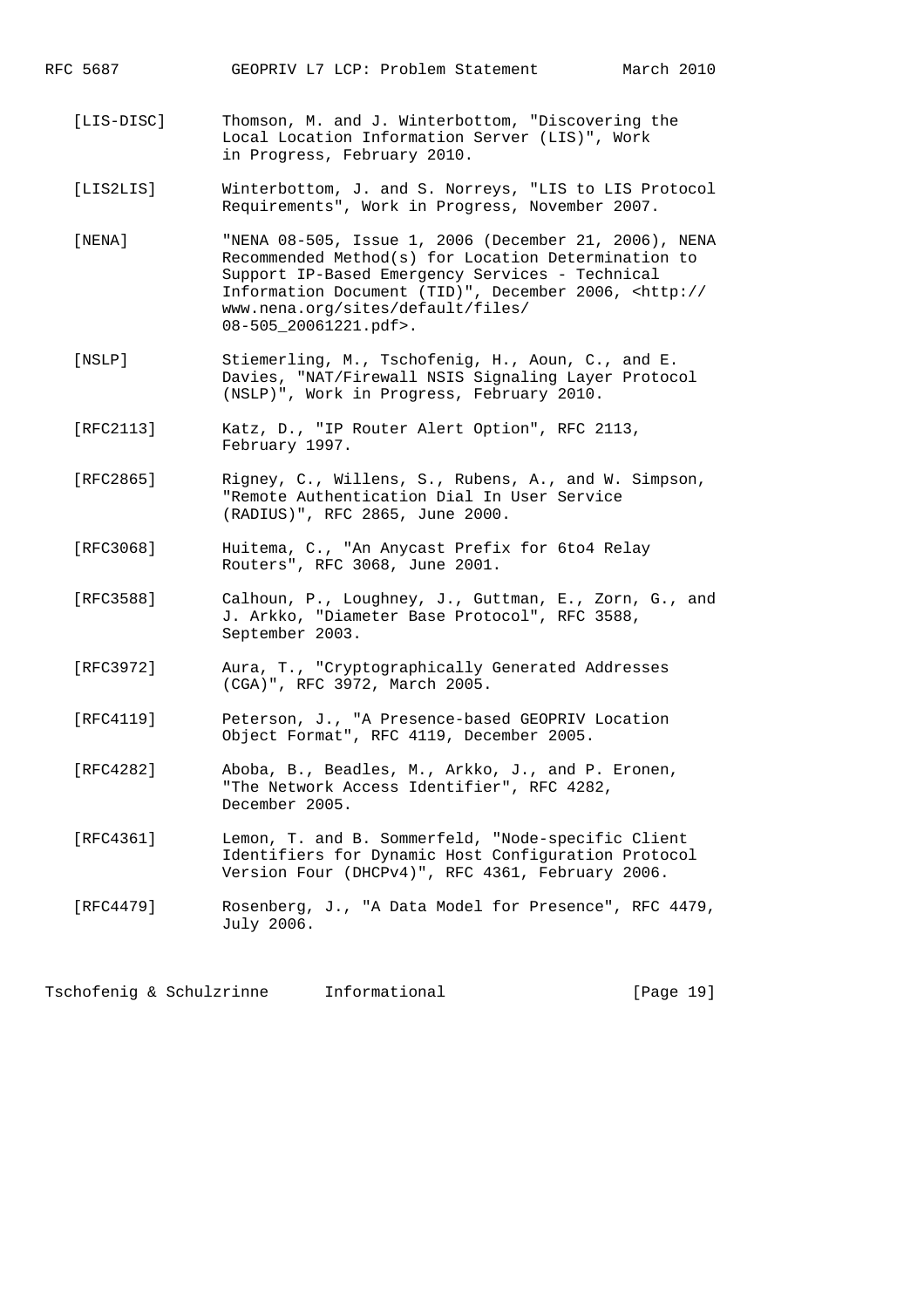RFC 5687 GEOPRIV L7 LCP: Problem Statement March 2010

- [RFC4795] Aboba, B., Thaler, D., and L. Esibov, "Link-local Multicast Name Resolution (LLMNR)", RFC 4795, January 2007.
- [RFC5201] Moskowitz, R., Nikander, P., Jokela, P., and T. Henderson, "Host Identity Protocol", RFC 5201, April 2008.
- [RFC5389] Rosenberg, J., Mahy, R., Matthews, P., and D. Wing, "Session Traversal Utilities for NAT (STUN)", RFC 5389, October 2008.
- [RFC5491] Winterbottom, J., Thomson, M., and H. Tschofenig, "GEOPRIV Presence Information Data Format Location Object (PIDF-LO) Usage Clarification, Considerations, and Recommendations", RFC 5491, March 2009.
- [TEREDO-SEL] Ward, N., "Teredo Server Selection", Work in Progress, July 2007.
- [TR069] "TR-069, CPE WAN Management Protocol v1.1, Version: Issue 1 Amendment 2", December 2007, <http:// www.broadband-forum.org/technical/download/ TR-069\_Amendment-2.pdf>.
- [mDNS] Cheshire, S. and M. Krochmal, "Multicast DNS", Work in Progress, September 2009.

Tschofenig & Schulzrinne Informational [Page 20]